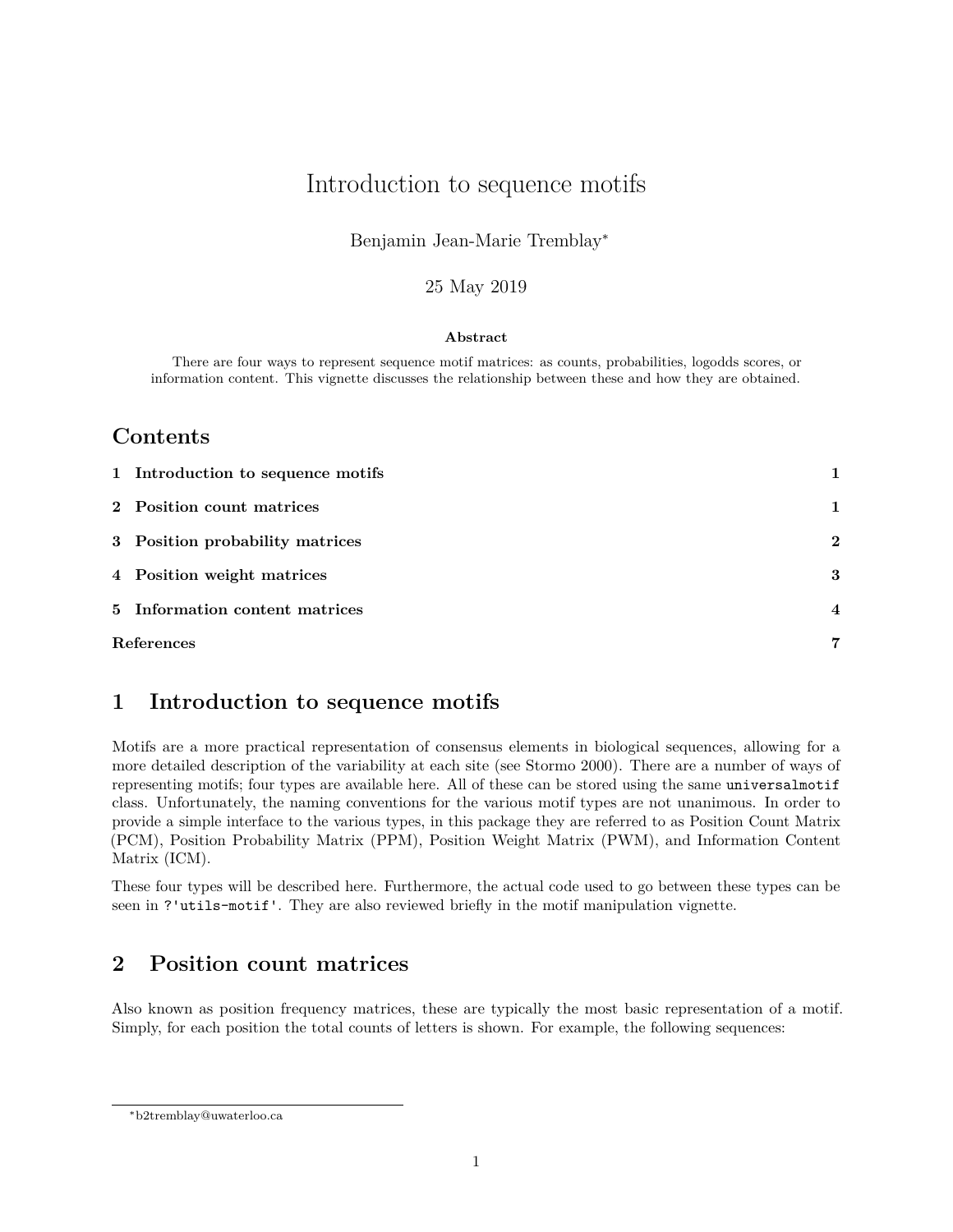Table 1: Starting sequences.

| # | Sequence      |
|---|---------------|
| 1 | AAGAAT        |
| 2 | <b>ATCATA</b> |
| 3 | <b>AAGTAA</b> |
| 4 | A ACA A A     |
| 5 | <b>ATTAAA</b> |
| 6 | AAGAAT        |

<span id="page-1-1"></span>... would be represented as:

Table 2: Position Count Matrix.

| Position      | -1         | 2 | 3              | 4              | 5        | 6 |
|---------------|------------|---|----------------|----------------|----------|---|
| А             | 6          |   | $\mathbf{0}$   | $\overline{5}$ | 5        |   |
| $\mathcal{C}$ | $\Omega$   | 0 | $\mathfrak{D}$ | 0              | $\Omega$ | O |
| G             | $\Omega$   | 0 | 3              | 0              | $\Omega$ | O |
| Ͳ             | $^{\circ}$ | 9 | ı              |                |          | 2 |

*(Note that all positions add up to 6, the initial number of sequences.)*

## <span id="page-1-0"></span>**3 Position probability matrices**

Also sometimes known as position frequency matrices and position weight matrices, these represent the probabilities for each letter at each position. Using the previous motif (table [2\)](#page-1-1) as an example, the following formula would be used to calculate the probability (*P*) of each letter *N* at an individual position from counts  $(C)$ :

$$
PPM(N) = \frac{C_N}{\sum C} \tag{1}
$$

The equivalent vectorized R code:

PPM <- **function**(C) C **/ sum**(C)

<span id="page-1-2"></span>This leads to the following motif representation:

| Position $1 \t 2 \t 3$ |  | 4                                                             | $-5$ | 6. |
|------------------------|--|---------------------------------------------------------------|------|----|
| Α                      |  | $1.00$ $0.67$ $0.00$ $0.83$ $0.83$ $0.66$                     |      |    |
| С                      |  | $0.00 \quad 0.00 \quad 0.33 \quad 0.00 \quad 0.00 \quad 0.00$ |      |    |
| G                      |  | $0.00 \quad 0.00 \quad 0.50 \quad 0.00 \quad 0.00 \quad 0.00$ |      |    |
| Τ                      |  | $0.00 \quad 0.33 \quad 0.17 \quad 0.17 \quad 0.17 \quad 0.33$ |      |    |

Table 3: Position Probability Matrix.

#### *(Note that all positions sum to 1.)*

From this type of representation, the probability of any combination of letters can be calculated. For example, the probability for AAGAAA is about 15%. However, when starting from a small pool of sequences, many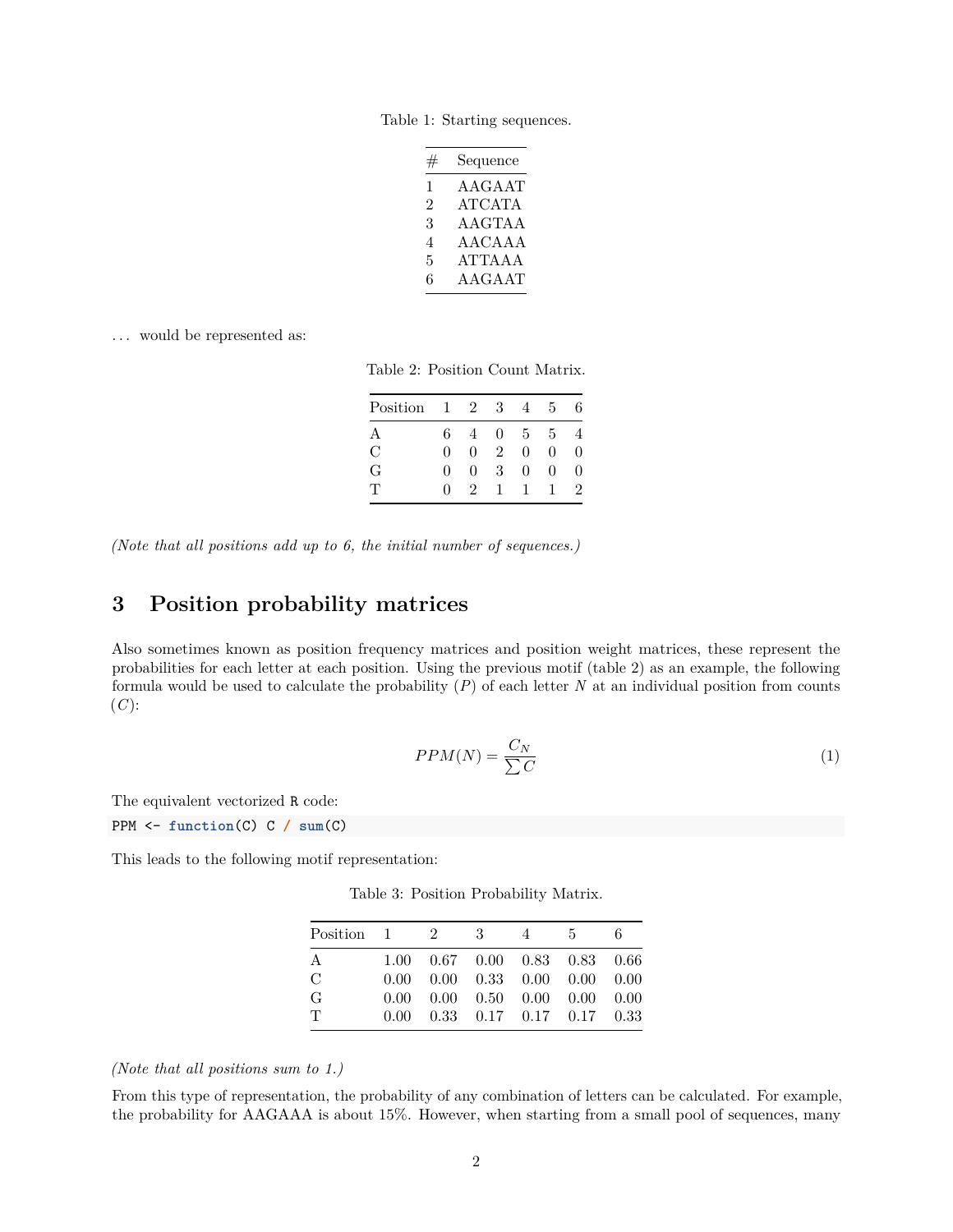zeroes can appear in the PPM; meaning that, for example, the probability of AAAAAA is currently zero. When scanning through large numbers of biological sequences, throwing away combinations of letters such as these can be sometimes undesirable, as for example mismatches can be quite common in transcription factor binding sites; this can be fixed by adding a pseudocount (*p*). Usually a small number such as 1, it is introduced into the PCM to PPM calculation:

$$
PPMp(N) = \frac{C_N + \frac{p}{n}}{\sum C + p}
$$
\n<sup>(2)</sup>

The equivalent vectorized R code:

PPMp <- **function**(C, p) (C **+** p **/ length**(C)) **/** (**sum**(C) **+** p)

<span id="page-2-1"></span>In this equation, the pseudocount is added to the top and bottom of the fraction. However for the top fraction, which is specific to each letter, the pseudocount is divided by the total number of letters *n* (in the case of DNA, 4). This then generates the following motif:

| Position $1 \t 2 \t 3$ |  | $4\phantom{.0000}\phantom{.0000}\phantom{.0000}\phantom{.0000}\phantom{.0000}\phantom{.0000}\phantom{.0000}\phantom{.0000}\phantom{.0000}\phantom{.0000}\phantom{.0000}\phantom{.0000}\phantom{.0000}\phantom{.0000}\phantom{.0000}\phantom{.0000}\phantom{.0000}\phantom{.0000}\phantom{.0000}\phantom{.0000}\phantom{.0000}\phantom{.0000}\phantom{.0000}\phantom{.0000}\phantom$ | 5 <sub>5</sub>                                  | 6. |
|------------------------|--|-------------------------------------------------------------------------------------------------------------------------------------------------------------------------------------------------------------------------------------------------------------------------------------------------------------------------------------------------------------------------------------|-------------------------------------------------|----|
| A                      |  |                                                                                                                                                                                                                                                                                                                                                                                     | $0.892$ $0.610$ $0.036$ $0.750$ $0.750$ $0.610$ |    |
| $\mathcal{C}$          |  |                                                                                                                                                                                                                                                                                                                                                                                     | $0.036$ $0.035$ $0.320$ $0.035$ $0.035$ $0.035$ |    |
| G                      |  |                                                                                                                                                                                                                                                                                                                                                                                     | $0.036$ $0.035$ $0.464$ $0.035$ $0.035$ $0.035$ |    |
| T                      |  |                                                                                                                                                                                                                                                                                                                                                                                     | $0.036$ $0.320$ $0.180$ $0.180$ $0.180$ $0.320$ |    |

Table 4: Position Probability Matrix with a pseudocount of 1.

Now, though unlikely, it is no longer considered impossible for the sequence AAAAAA to exist as part of this motif. Since the total number of sequences in this case is quite low, the pseudocount can have a large impact on the values within the matrix; this impact decreases as the number of sequences increases. Of course, this can also be changed by using different pseudocounts.

### <span id="page-2-0"></span>**4 Position weight matrices**

The position weight matrix, also known as position-specific weight matrix, position-specific scoring matrix, and logodds scoring matrix, was first proposed by Stormo et al. (1982). In this case for each position, every letter has a 'score'; this can be used to evaluate how well a sequence matches a motif. Though there can be multiple ways of calculating these scores (*S*), the most common method is to calculate the log of each probability, correcting for background frequencies (*B*). This results in the following calculation:

$$
S(N) = \log_2\left(\frac{PPM(C_N)}{B_N}\right) \tag{3}
$$

The equivalent vectorized R code:

S <- **function**(C, B) **log2**(**PPM**(C) **/** B)

Using this equation, the log of fractions where the probability of a certain letter in a sequence is higher than that of the background probability of that letter result in positive scores, and vice versa for negative scores. Using the table [3](#page-1-2) motif and assuming a uniform background frequency (i.e. the probability of each of the four letters is 0.25), this results in the following PWM: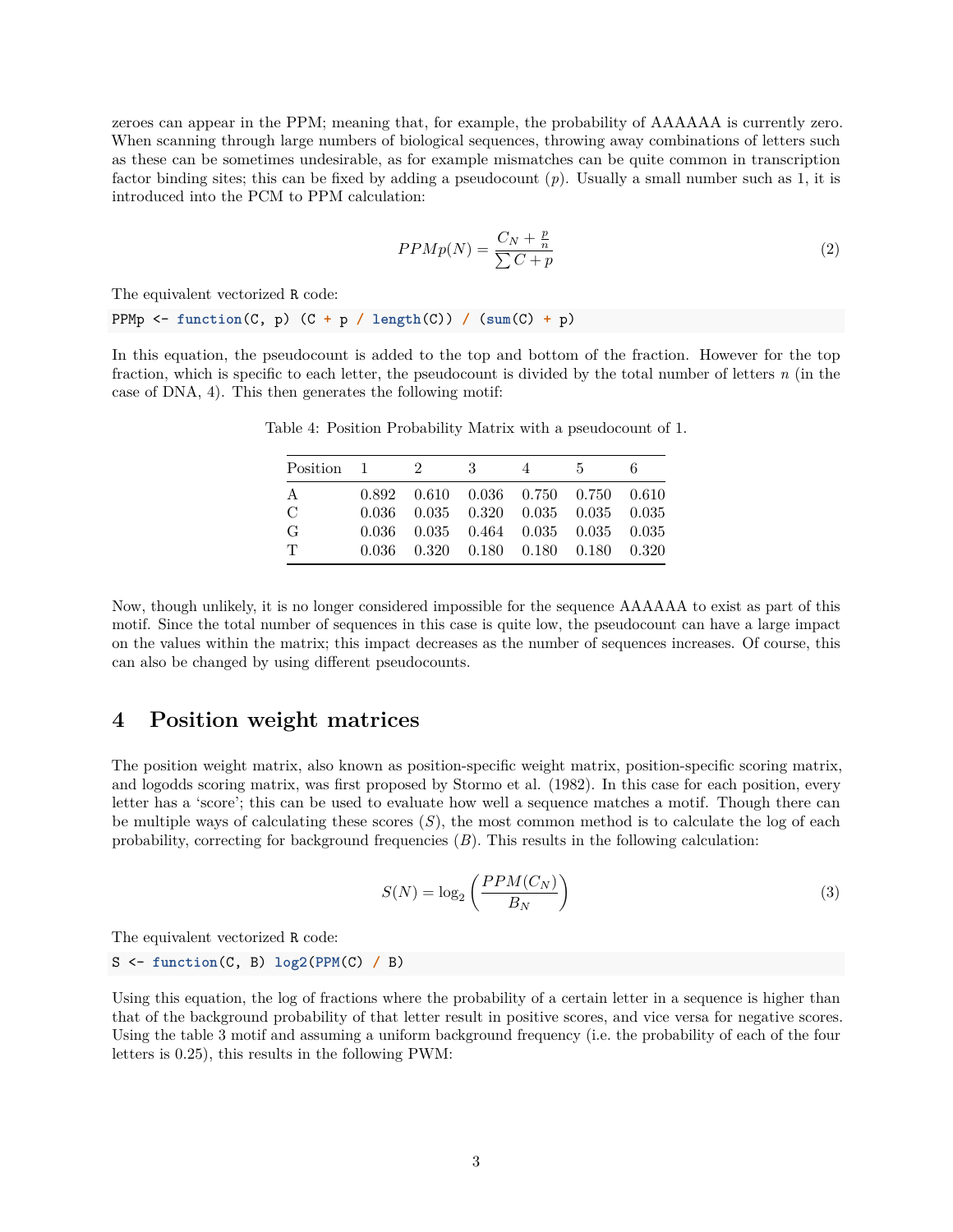Table 5: Position Weight Matrix.

| Position $1 \t 2 \t 3$ |  |                                               | $4\phantom{.0000}\phantom{.0000}\phantom{.0000}\phantom{.0000}\phantom{.0000}\phantom{.0000}\phantom{.0000}\phantom{.0000}\phantom{.0000}\phantom{.0000}\phantom{.0000}\phantom{.0000}\phantom{.0000}\phantom{.0000}\phantom{.0000}\phantom{.0000}\phantom{.0000}\phantom{.0000}\phantom{.0000}\phantom{.0000}\phantom{.0000}\phantom{.0000}\phantom{.0000}\phantom{.0000}\phantom$ | $5\degree$ |  |
|------------------------|--|-----------------------------------------------|-------------------------------------------------------------------------------------------------------------------------------------------------------------------------------------------------------------------------------------------------------------------------------------------------------------------------------------------------------------------------------------|------------|--|
| A                      |  | 2 1.425 - Inf 1.737 1.737 1.415               |                                                                                                                                                                                                                                                                                                                                                                                     |            |  |
| $\mathcal{C}$          |  | $-Inf$ $-Inf$ $0.415$ $-Inf$ $-Inf$ $-Inf$    |                                                                                                                                                                                                                                                                                                                                                                                     |            |  |
| G                      |  | $-Inf$ $-Inf$ $1.000$ $-Inf$ $-Inf$ $-Inf$    |                                                                                                                                                                                                                                                                                                                                                                                     |            |  |
| $\mathbf T$            |  | $-Inf$ 0.415 $-0.585$ $-0.585$ $-0.595$ 0.415 |                                                                                                                                                                                                                                                                                                                                                                                     |            |  |

#### *(Note that the position totals no longer have equal sums.)*

<span id="page-3-1"></span>In order to score a sequence, add up the score for the letters at the specific positions; for example AAGAAA has a score of 9.31. However, similar to with PPMs, if starting from a small pool of sequences the sequence AAAAAA could never be recovered using this motif model, with a score of -Inf. This can be avoided simply by starting from a pseudocount-adjusted PPM. Using the table [4](#page-2-1) motif, this becomes:

| Position 1 | $\overline{\phantom{a}2}$ | $\sim$ 3                                             | $\sim$ 4 | - 5 |  |
|------------|---------------------------|------------------------------------------------------|----------|-----|--|
| Α          |                           | $1.840$ $1.280$ $-2.807$ $1.585$ $1.585$ $1.280$     |          |     |  |
| С          |                           | $-2.807$ $-2.807$ $0.363$ $-2.807$ $-2.807$ $-2.807$ |          |     |  |
| G          |                           | $-2.807$ $-2.807$ $0.893$ $-2.807$ $-2.807$ $-2.807$ |          |     |  |
| T          |                           | $-2.807$ $0.363$ $-0.485$ $-0.485$ $-0.485$ $0.363$  |          |     |  |

Table 6: Position Weight Matrix with a pseudocount of 1.

Now, the score for AAGAA is 8.46, and the score for AAAAAA is 4.76. Though the score for the latter is low, it is no longer -Inf as a result of one mismatch.

When searching for instances of this motif using this scoring system, one more consideration is needed: a minimum score. For example, both sequences AAGAAA and ATTTTT have positive scores; but one is much higher than the other. Should ATTTTT then be discarded? In order to answer this a threshold is set; typically this is a certain percent of the highest possible score. For example, in the table [6](#page-3-1) motif, the highest possible score is 8.46; using a threshold of 25%, the minimum score then becomes 2.115. This means that ATTTTT, with a score of 1.112, would indeed be discarded.

Other methods for determining the minimum score include starting from P-values. The package TFMPvalue for example can calculate minimum scores from P-values, using the algorithm described by Touzet and Varre  $(2007)$ . The universalmotif package also offers this capability with the motif pvalue() function.

#### <span id="page-3-0"></span>**5 Information content matrices**

Finally, the information content matrix (Schneider et al. 1986; Schneider and Stephens 1990). This type aims to include another consideration: are some positions more important than others? To explore this, let us consider the table [3](#page-1-2) motif. This matrix can be represented as a probability sequence logo as seen in figure [1.](#page-4-0)

In this case, the height of the letters represent their probabilities at each position. However, when represented as an ICM, the sequence logo then resembles as seen in figure [2.](#page-4-1)

Now, the total height of each position is scaled using the total *information* at that position. Simply put, the total information of each position is an indication of the level of conservation; in the example motif, the first position is highly conserved, always being the letter A, whereas the third position is less so conserved, as the probabilities for any one letter are quite lower.

For every position, the letter heights are calculated as the total possible information content (*tIC*) or maximum uncertainty, then subtracting that positions' actual uncertainty (Schneider et al. 1986; Schneider and Stephens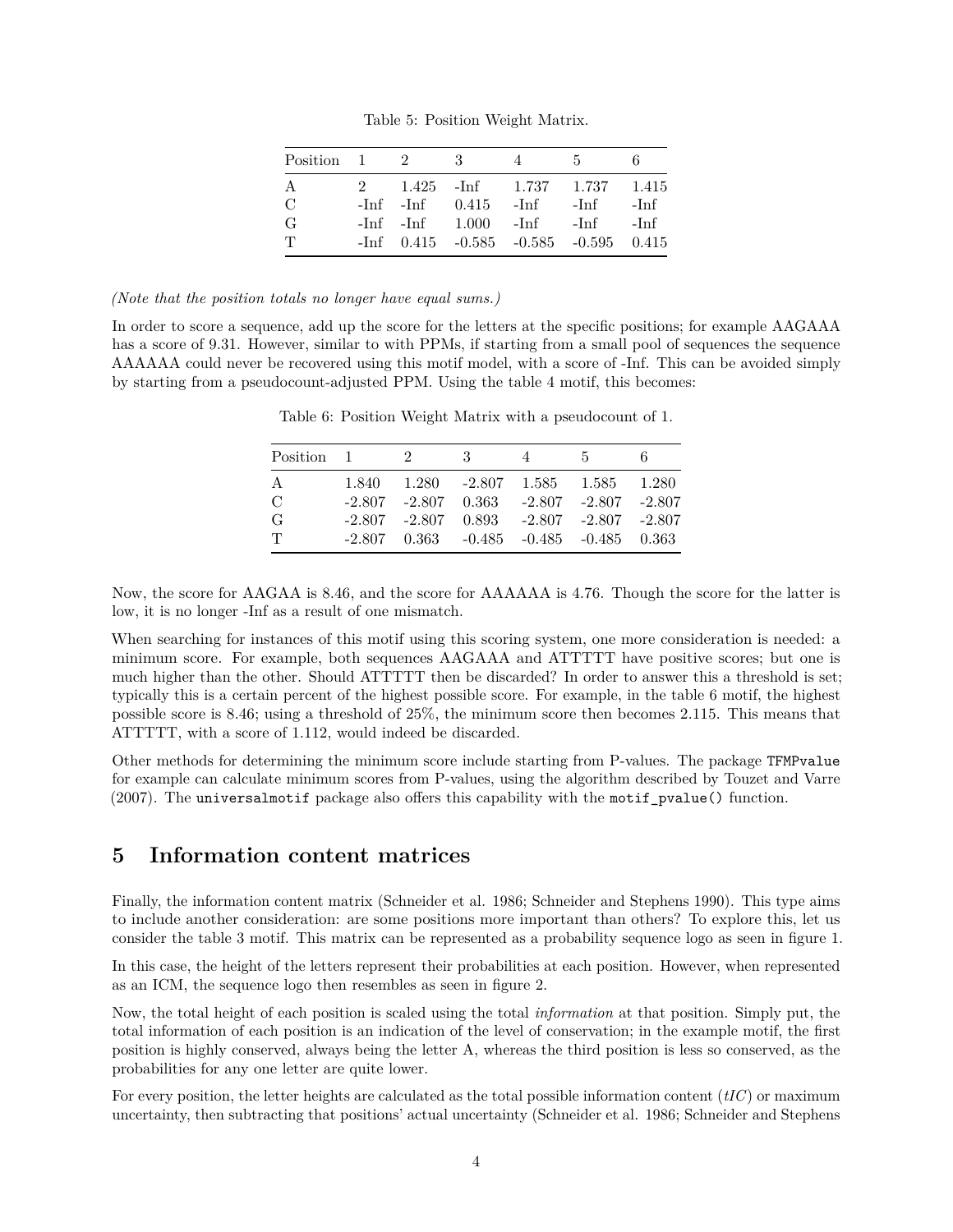

<span id="page-4-0"></span>Figure 1: Sequence logo of a Position Probability Matrix



<span id="page-4-1"></span>Figure 2: Sequence logo of an Information Content Matrix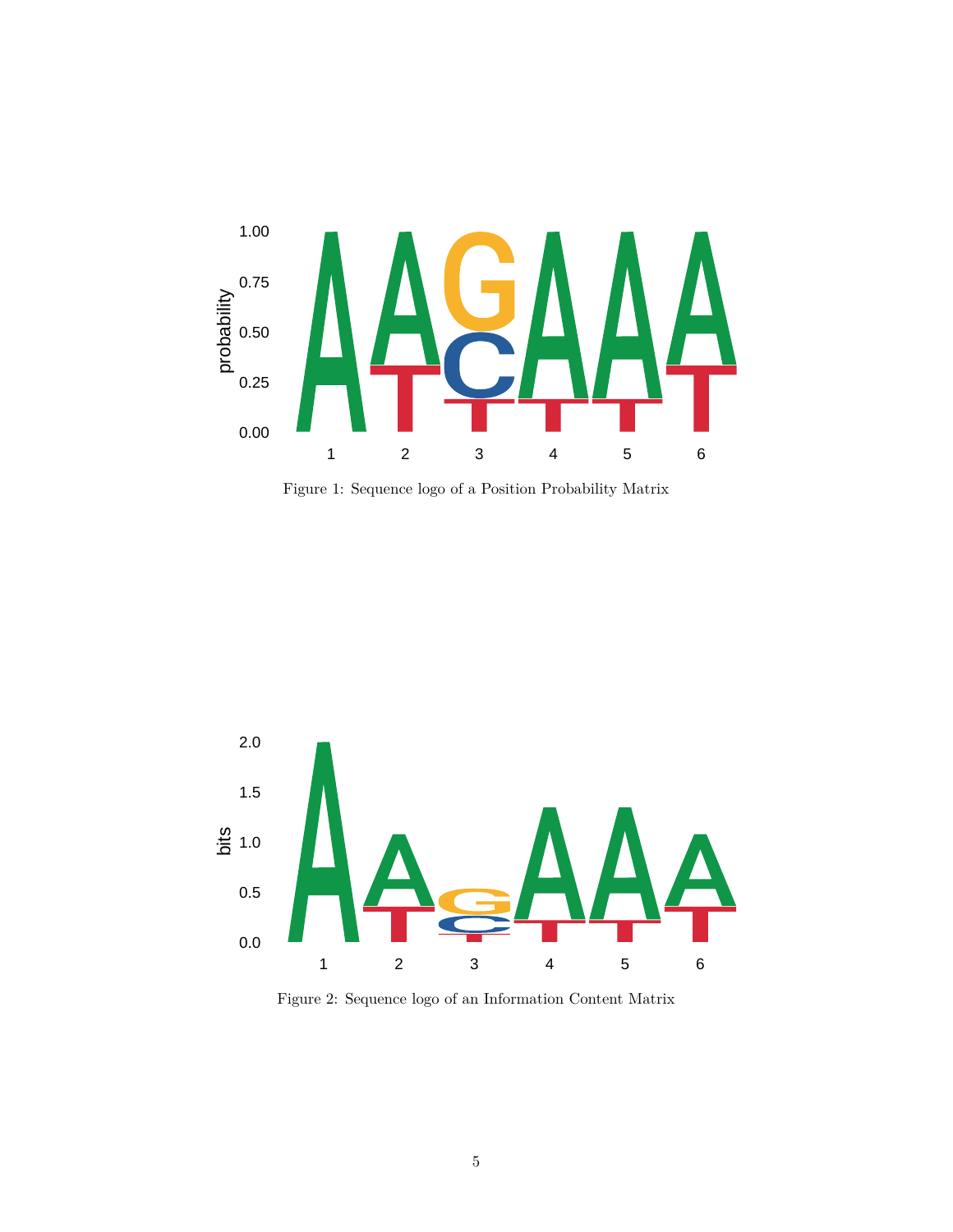1990). This calculation is based on Shannon's entropy (Shannon 1948), with the final values representing 'bits' (Schneider 1991). The total IC is based on alphabet length (*n*), using the following equation:

$$
tIC = \log_2 n \tag{4}
$$

The equivalent R code:

tIC <- **function**(C) **log2**(**length**(C))

For DNA motifs which have an alphabet length of 4, the total IC is 2. To calculate the positions' actual uncertainty  $(U)$ , the following equation is used:

$$
U = -\sum_{N=A}^{T} PPM(N) \times \log_2 PPM(N) \tag{5}
$$

The equivalent vectorized R code:

U <- **function**(C) **-sum**(**PPM**(C) **\* log2**(**PPM**(C)))

Where the position uncertainty is the sum of the uncertainty of all alphabet letters (A, C, G, and T). To calculate the final information content (*fIC*):

$$
fIC = tIC - U \tag{6}
$$

The equivalent vectorized R code:

 $fIC \leftarrow function(C) tIC(C) - U(C)$ 

In the original implementation described by Schneider et al. (1986), an additional error correction factor (*E*) is included to account for sample size. This correction is rarely used however, but can be incorporated as such:

$$
fIC = tIC - [U + E] \tag{7}
$$

The details for calculating this factor will not be covered here; refer to Schneider et al. (1986). The TFBSTools package offers the ability to incorporate this error correction (and used in the universalmotif package via convert\_type()).

Finally, to get the height of each letter at each position, the final IC is multiplied by the letter and position probabilities:

$$
IC(N) = PPM(N) \times fIC \tag{8}
$$

The equivalent vectorized R code:

IC <- **function**(C) **PPM**(C) **\* fIC**(C)

Using the above equations, the table [3](#page-1-2) motif then becomes:

Table 7: Information Content Matrix.

| Position 1    | $\overline{2}$ | $\overline{\phantom{a}3}$ | $\overline{4}$ | 5 <sup>5</sup>                                                      | 6. |
|---------------|----------------|---------------------------|----------------|---------------------------------------------------------------------|----|
| A             |                |                           |                | 2.000 0.721 0.000 1.125 1.125 0.721                                 |    |
| $\mathcal{C}$ |                |                           |                | $0.000$ $0.000$ $0.180$ $0.000$ $0.000$ $0.000$                     |    |
| G             |                |                           |                | $0.000$ $0.000$ $0.270$ $0.000$ $0.000$ $0.000$                     |    |
| $\top$        |                |                           |                | $0.000 \quad 0.361 \quad 0.090 \quad 0.225 \quad 0.225 \quad 0.361$ |    |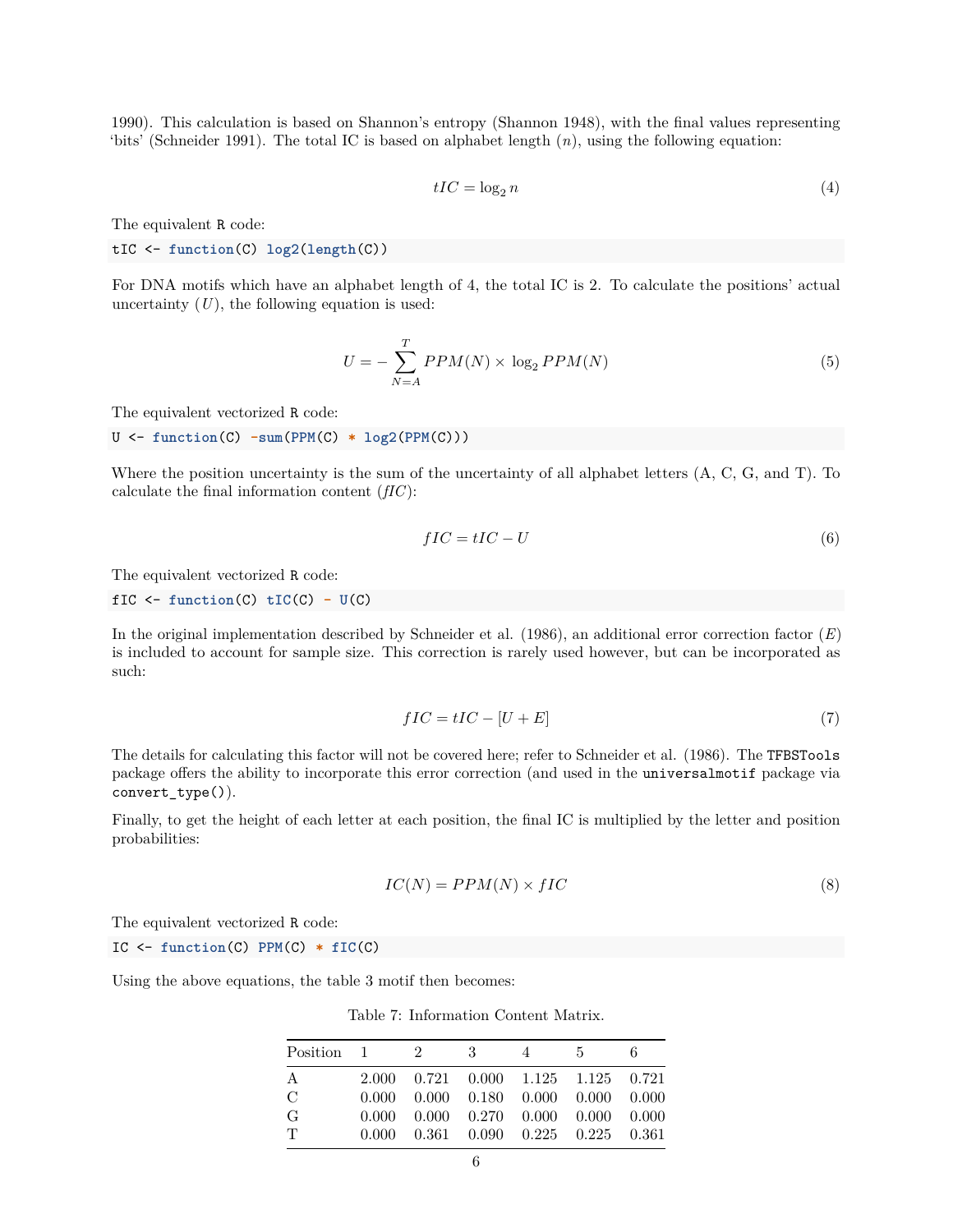#### *(Note that none of the positions have a sum larger than 2.)*

An alternative to representing information content as Shannon's entropy is relative entropy, or Kullback-Leibler divergence (Kullback and Leibler 1951). While IC as Shannon's entropy has the advantage of having a consistent maximum IC for every position, it does not take into account non-uniform background frequencies. Relative entropy on the other hand will take this into account, but all positions no longer share the same maximum IC. To calculate relative entropy:

$$
IC(N) = PPM(N) \times \log_2\left(\frac{PPM(N)}{B_N}\right) \tag{9}
$$

The equivalent vectorized R code:

IC <- **function**(C, B) **PPM**(C) **\* log2**(**PPM**(C) **/** B)

Using this equation can lead to IC less than zero; these values are not allowed, so they are simply replaced with zero. With this equation and assuming uniform background frequencies, the table [3](#page-1-2) motif becomes:

| $Position \quad 1 \quad 2$ |  | $\mathbf{3}$ | 4 | - 5                                                                 | 6. |
|----------------------------|--|--------------|---|---------------------------------------------------------------------|----|
| A                          |  |              |   | 1.640 0.777 0.000 1.190 1.190 0.777                                 |    |
| $\mathcal{C}$              |  |              |   | $0.000$ $0.000$ $0.177$ $0.000$ $0.000$ $0.000$                     |    |
| G                          |  |              |   | $0.000 \quad 0.000 \quad 0.415 \quad 0.000 \quad 0.000 \quad 0.000$ |    |
| $\mathbf T$                |  |              |   | $0.000$ $0.177$ $0.090$ $0.000$ $0.000$ $0.117$                     |    |

Table 8: Information Content Matrix as relative divergence.

This motif would look significantly different with non-uniform background frequencies. For example, starting from the following background frequencies:  $c(A = 0.4, C = 0.1, G = 0.1, T = 0.4)$ , the motif resembles:

> Table 9: Information Content Matrix as relative divergence with a non-uniform background.

| Position 1    | 2 | - 3 | $\overline{4}$                                                      | - 5 | 6 |
|---------------|---|-----|---------------------------------------------------------------------|-----|---|
| A             |   |     | 1.030  0.366  0.000  0.680  0.680  0.366                            |     |   |
| $\mathcal{C}$ |   |     | $0.000 \quad 0.000 \quad 0.541 \quad 0.000 \quad 0.000 \quad 0.000$ |     |   |
| G             |   |     | $0.000 \quad 0.000 \quad 1.028 \quad 0.000 \quad 0.000 \quad 0.000$ |     |   |
| $\mathbf T$   |   |     | $0.000$ $0.000$ $0.090$ $0.000$ $0.000$ $0.000$                     |     |   |

#### <span id="page-6-0"></span>**References**

Kullback, S., and R. A. Leibler. 1951. "On Information and Sufficiency." *The Annals of Mathematical Statistics* 22:79–86.

Schneider, T. D. 1991. "Theory of Molecular Machines. II. Energy Dissipation from Molecular Machines." *Journal of Theoretical Biology* 148 (1):125–37.

Schneider, T. D., and R. M. Stephens. 1990. "Sequence Logos: A New Way to Display Consensus Sequences." *Nucleic Acids Research* 18 (20):6097–6100.

Schneider, Thomas D., Gary D. Stormo, Larry Gold, and Andrzej Ehrenfeucht. 1986. "Information Content of Binding Sites on Nucleotide Sequences." *Journal of Molecular Biology* 188 (3):415–31.

Shannon, Claude E. 1948. "A Mathematical Theory of Communication." *Bell System Technical Journal* 27